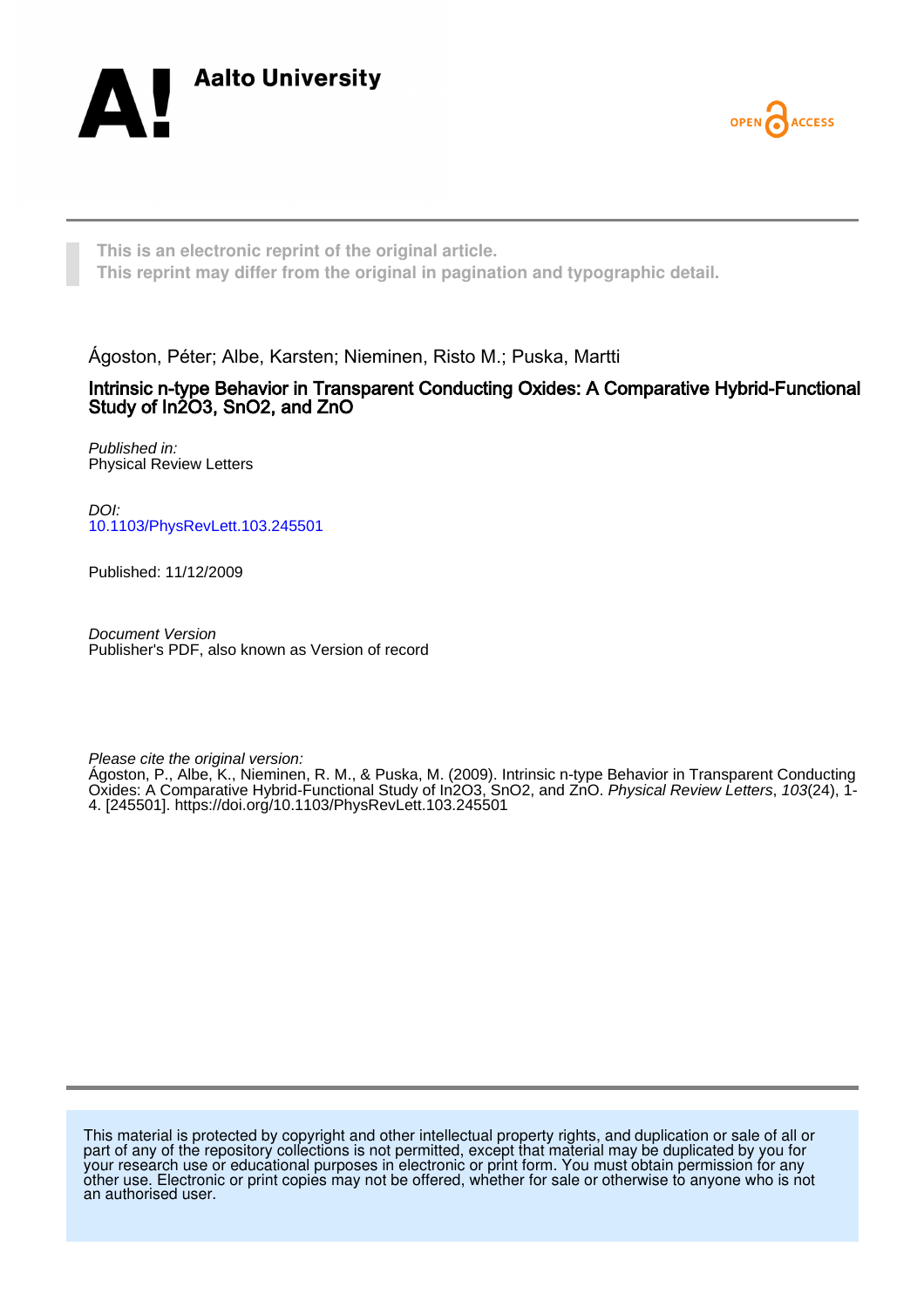## Intrinsic *n*-Type Behavior in Transparent Conducting Oxides: A Comparative Hybrid-Functional Study of  $In_2O_3$ ,  $SnO_2$ , and ZnO

Péter Ágoston[\\*](#page-4-0) and Karsten Albe

<span id="page-1-0"></span>Institut für Materialwissenschaft, Technische Universität Darmstadt, Petersenstraße 32, D-64287 Darmstadt, Germany

Risto M. Nieminen and Martti J. Puska

Department of Applied Physics, Helsinki University of Technology, FIN-02015 TKK, Finland (Received 14 September 2009; published 11 December 2009)

We present a comparative study of oxygen vacancies in  $In_2O_3$ ,  $SnO_2$ , and ZnO based on the hybridfunctional method within the density-functional theory (DFT). For  $In_2O_3$  and  $SnO_2$ , our results provide strong evidence of shallow donor states at oxygen vacancies. In comparison with the (semi)local exchange-correlation approximations in DFT, the hybrid-functional method strongly lowers the formation energy of the positive charge state and keeps that of the neutral state nearly intact. The trend is analyzed in terms of changes in lattice relaxation energies and in electron energy levels near the band gap. The existence of shallow donor states at oxygen vacancies and the consequent  $n$ -type conductivity are in line with experimental findings. The results invalidate some former theoretical interpretations based on standard DFT calculations.

Transparent conducting oxides (TCO) are a special class of materials combining electrical conductivity with transparency for visible light [\[1\]](#page-4-1). Prototype TCO materials are  $In_2O_3$ ,  $SnO_2$ , and ZnO. They play a key role in optoelectronic applications such as photovoltaics and are especially important as transparent electrodes used in conjunction with organic semiconductors in flat panel displays and so-called ''smart windows.''

Common features of these TCO materials are  $(i)$  intrinsic *n*-type conductivity accompanied with oxygen deficiency at reducing conditions,  $(ii)$  extraordinary *n*-type dopability, and (iii) absence of  $p$ -type conductivity. In principle, both oxygen vacancies and cation interstitials may be intrinsic donor defects [\[1](#page-4-1)]. However, experiments point to the formation of vacancies. Namely, the power-law dependence  $\sigma_{\rm el} \sim p_{\rm O_2}^{-1/6}$  of the electric conductivity on the oxygen partial pressure, which is characteristic for doubly positive oxygen vacancies  $(V_0^{2+})$ , has been observed for all of these materials [\[2–](#page-4-2)[4](#page-4-3)].

Thus far, the understanding of experimental findings for these three materials has been insufficient on the basis of electronic-structure calculations. The calculations have mainly been based on the local-density (LDA) or generalized-gradient approximations (GGA) within the density-functional theory (DFT), often including the onsite Coulomb interaction parameter U. For example, the formation energies calculated by the  $LDA/GGA + U$ method for cation interstitials are rather high, higher than those for vacancies [[5](#page-4-4)[–7\]](#page-4-5). On the other hand, oxygen vacancies appear as deep color centers so that no intrinsic defects have been predicted to thermally provide the free electrons observed. Moreover, formation energies predicted for acceptor defects tend to be low [\[5,](#page-4-4)[8](#page-4-6)–[10](#page-4-7)] favoring their appearance, in contrast to experiments. Explanations

DOI: [10.1103/PhysRevLett.103.245501](http://dx.doi.org/10.1103/PhysRevLett.103.245501) PACS numbers: 61.72.Bb, 61.72.jd, 71.15.Nc, 76.30.Mi

alternative to intrinsic donor defects have also been suggested. They involve either a persistent photo-induced process [[5\]](#page-4-4) for ZnO and  $In_2O_3$  or the incorporation of hydrogen into the host material [[11](#page-4-8)]. The starting assumption of these models is the validity of total energy differences in the LDA/GGA calculations.

To resolve the present experiment-theory controversy, it seems natural to probe the validity of the (semi)local DFT methods used for calculating defect properties in TCOs. The failure of the LDA/GGA is primarily manifested as too small energy band gaps in comparison with experiments. Corrections are required in order to determine the positions of the defect charge transition levels with respect to the band edges; the formation energies also have to be modified accordingly. The usual correction is to rigidly shift the band edges and/or the defect state itself. A close inspection of the magnitude of such corrections reveals that they are quite dramatic; the GGA band-gap errors are  $\sim$ 1.8 eV (64%),  $\sim$ 3.0 eV (83%), and  $\sim$ 2.7 eV (79%) for In<sub>2</sub>O<sub>3</sub>, SnO<sub>2</sub>, and ZnO, respectively. Until now, the LDA + U method [[12](#page-4-9),[13](#page-4-10)] has often been applied in defect calculations to remedy errors related to the local treatment of the exchange energy [\[6](#page-4-11)[,14\]](#page-4-12). The method artificially shifts some semicore states, e.g., in the case of TCOs the uppermost cation  $d$  states. The effect on the band gap is indirect and partial; to correct the defect positions with respect to the experimental band gap, an extrapolation procedure is needed.

A promising alternative approach is the replacement of LDA/GGA functionals by hybrid functionals [[15,](#page-4-13)[16](#page-4-14)]. By including part of the exchange energy in a nonlocal manner in self-consistent calculations, they remedy the band gaps close to the experimental values. In this Letter, we present a comparative study on the role of oxygen vacancies in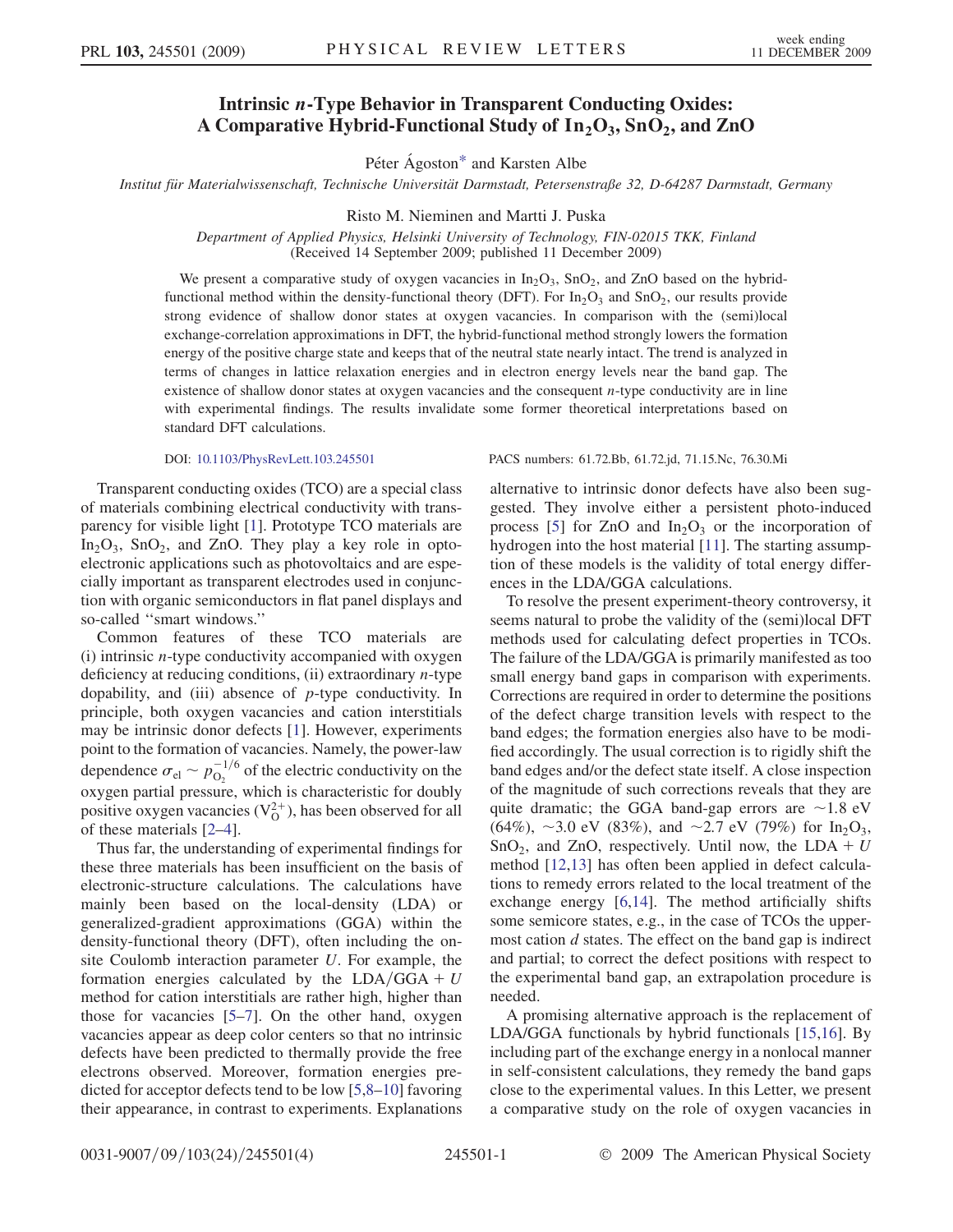$In_2O_3$ ,  $SnO_2$ , and  $ZnO$  using hybrid functionals. In contrast to  $LDA/GGA(+U)$  functional calculations, the close agreement between the experimental and hybrid-functional band gaps does not call for further correction schemes resulting in a direct comparison of calculated vacancy formation energies and charge transition levels with the experimental ones. Our results confirm the experimental conclusions about the importance of oxygen vacancies as intrinsic donor defects. Moreover, in the following we carefully analyze the differences between the hybridfunctional and  $LDA/GGA(+U)$  results.

The formation energy for the oxygen vacancy in charge state q reads [[17](#page-4-15)]

$$
\Delta G_D^q = G_{\text{def}}^q - G_{\text{host}} - \mu_{\text{O}} + q(E_{\text{VBM}} + E_F), \quad (1)
$$

where the Gibbs free energies of the supercells with  $(G_{\text{def}}^q)$ and without  $(G<sub>host</sub>)$  the defect are taken at the zerotemperature and zero-pressure limits.  $E_{VBM}$  and  $E_F$  are the positions of the valence band maximum (VBM) and the electron chemical potential, respectively. We show the formation energies only at the experimentally relevant metal rich limit where  $\mu_0$  is calculated using the respective functionals. The chemical potential value of the charge transition level  $\left(\frac{q}{q}\right)$  is solved from the equation  $\Delta G_D^q(E_F) = \Delta G_D^{q'}(E_F).$ 

We use the hybrid PBE0 [\[18\]](#page-4-16) and HSE06 [[15](#page-4-13)[,19](#page-4-17)] functionals as implemented in the plane-wave code VASP [\[20](#page-4-18)[,21\]](#page-4-19).

For comparison, we also employ the LDA [\[22\]](#page-4-20) and GGA [\[23\]](#page-4-21) functionals, as well as the GGA/LDA + U [\[24\]](#page-4-22) method. The U values are taken from Refs.  $[6,7,25]$  $[6,7,25]$  $[6,7,25]$  $[6,7,25]$  $[6,7,25]$  $[6,7,25]$  for ZnO, SnO<sub>2</sub>, and In<sub>2</sub>O<sub>3</sub>, respectively. The potentials due to nuclei and core electrons are presented within the projector-augmented-wave (PAW) scheme [\[26](#page-4-24)[,27\]](#page-4-25). The d-semi-core states are treated as valence states for Zn but frozen into the core for Sn and In with the exception of test calculations with the  $In/Sn-4d$  states in the valence.

In the defect calculations, we use supercells of 72, 72, and 80 atom sites for ZnO,  $SnO<sub>2</sub>$ , and  $In<sub>2</sub>O<sub>3</sub>$ , respectively. The Brillouin zone is sampled with the  $2 \times 2 \times 2$  or denser equidistant *k*-point grids. However, the  $\Gamma$ -point sampling is used for the nonlocal-exchange part in PBE0/HSE06 calculations. The plane-wave cutoff energy is set to 500 eV and the forces on ions relaxed to less than  $0.01 \text{ eV/A}$ .

We use HSE06 for  $In_2O_3$  and PBE0 for ZnO and SnO<sub>2</sub>, since these special choices for electronic screening are well established, tested, and allow comparison with other studies. With this choice, our hybrid-functional calculations reproduce well the experimental structure parameters  $(\Delta_{\text{max}} \le 1\%)$  and band gaps (see Fig. [1\)](#page-2-0).

In order to estimate the magnitude of the finite-cell-size effects in defect calculations, we have employed, within the LDA, supercells of up to 640 atom sites and extrapolated the formation energies to the infinite cell size by fitting the coefficients of the two first terms of the Makov-Payne correction [\[28](#page-4-26)]. Based on these calculations, we conclude that the qualitative results do not change by finite-cell-size corrections.

The formation energies of oxygen vacancies in all three TCO materials are calculated using the different functionals. The results shown in Fig. [1](#page-2-0) reveal the existence of doubly positive  $(V_0^{2+})$  and neutral  $(V_0^0)$  defects.

Although the formation energies reported in literature vary strongly [\[29\]](#page-4-27), it can clearly be seen in Fig. [1](#page-2-0) that the results obtained by using the LDA and GGA functionals are very similar. Both the formation energies as well as the charge transition levels  $(0/+2)$  are found at comparable values, and an *n*-type behavior [the level  $(0/+2)$  is close to the bottom of the conduction band] is only found with respect to the calculated (too small) band gap. Also, differences due to the inclusion or exclusion of the  $\ln/\text{Sn}$  d states in valence are always less than 0.1 eV in charge transition levels. Thus, the discrepancies in the reported values mainly result from different band-gap correction schemes used.

Applying the LDA/GGA  $+ U$  method changes the results by giving slightly higher  $(0/+2)$  levels as well as higher formation energies for  $V_0^0$ . This is indicative for an upward shift of the defect state within the band gap. The shallow *n*-type behavior of  $In_2O_3$  and  $SnO_2$  is preserved but not that of ZnO.

For  $V^0$  in different materials the hybrid functionals give essentially the same formation energies as the LDA/GGA. In contrast, the transition levels  $(0/+2)$  are considerably pushed upwards. This is because for  $V_0^{2+}$  the formation en-

> FIG. 1 (color online). Formation energies of oxygen vacancies in  $In_2O_3$ ,  $SnO_2$ , and ZnO (from left to right) at reducing conditions. The lines with positive and zero slopes refer to  $V_{\Omega}^{2+}$  and  $V_{\Omega}^{0}$ , respectively.  $V_0^+$  is unstable for all materials. The horizontal bars on the top show the calculated and experimental band gaps. The LDA/GGA  $+ U$ , HSE06/PBE0, and experimental band gaps are denoted by shaded areas.

<span id="page-2-0"></span>

245501-2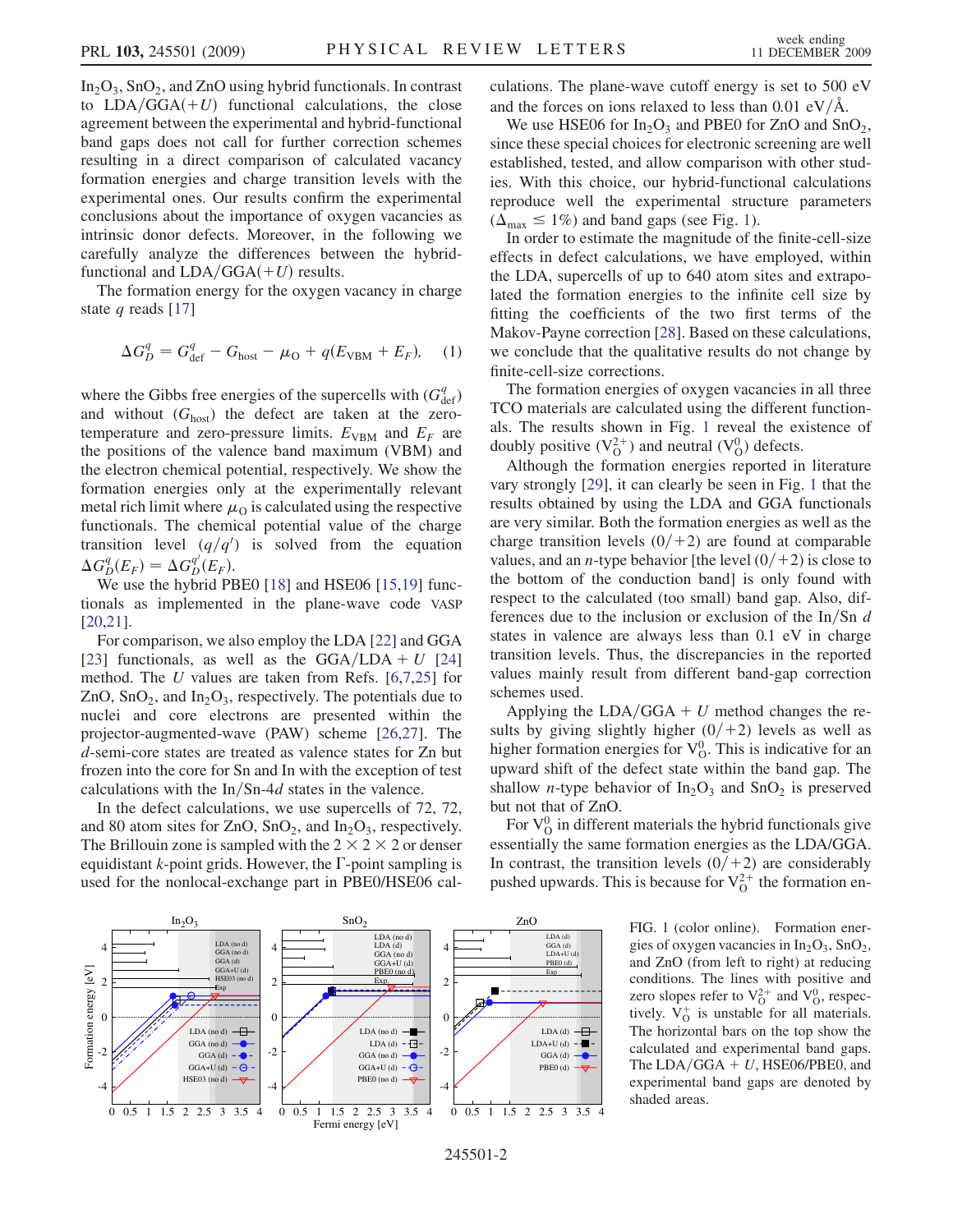ergies decrease with respect to the LDA/GGA calculations. This is a remarkable result since the previous studies assumed more robust LDA/GGA formation energies for  $V_0^{2+}$ than for  $V_0^0$  because the latter have no occupied defect states.

In order to analyze the reasons for the trends in the formation and charge transition levels calculated with different functionals for different materials, we plot in Fig. [2](#page-3-0) the relaxation energies for  $V_{\Omega}^0$  and  $V_{\Omega}^{2+}$  as well as the single-particle defect state positions for  $\breve{V}^0_{\Omega}$ . The relaxation energy is defined with respect to the defect with atoms at their ideal lattice positions. Especially in  $In_2O_3$  and  $SnO_2$ , the relaxation energies are remarkably larger for  $V_0^{2+}$  than for  $V<sub>O</sub><sup>0</sup>$ . The relaxation energies increase in magnitude from the LDA/GGA values to those of  $LDA/GGA + U$  and then especially strongly to the hybrid-functional values. The self-interaction correction inherent in the  $LDA/GGA +$  $U$  and hybrid-functional calculations increases the ionicity; when a large ion relaxation occurs in the charged defect state, the relaxation energy also increases.

The behavior of the relaxation energy explains part of the differences between the exchange-correlation functionals in Fig. [1.](#page-2-0) The self-interaction correction lowers the VBM on the absolute energy scale [\[30\]](#page-4-28) which favors the formation of positively charged defects with a further decrease of the formation energy. These two reasons are not effective for  $V_0^0$  and their formation energies do not vary much in Fig. [1.](#page-2-0)

The  $LDA/GGA(+U)$  gives clearly higher formation energies for  $V_0^{2+}$  than the hybrid functionals. For  $V_0^0$ , the differences are not so large. But, as seen in Fig. [2](#page-3-0), the oxygen vacancy defect state rises for all materials when going from LDA/GGA to LDA/GGA  $+ U$ ; if extrapolation techniques or other band-gap corrections [[6](#page-4-11)] shifting the defect state in the band gap are also applied to the  $LDA/GGA + U$  results, the neutral-state formation energies would increase strongly. This would lead to the conclusion that oxygen vacancies are not abundant in thermal equilibrium in  $n$ -type oxides.

Our results show that the band offset for a scissorlike band-gap correction should mainly be attributed to the VB in contrast to previous studies. More importantly, we show that the relaxation energies predicted by the LDA/GGA are by more than 0.5 eV smaller than those calculated by hybrid functionals. This is an energy contribution which cannot be covered by band-edge shifting at all. The combined effect of errors in relaxation energies and in bandgap correction can lead to qualitatively wrong predictions.

The proper solution of the band-gap problem is critical in the case of  $In_2O_3$ . Namely, on the basis of LDA/GGA calculations [[5](#page-4-4)], the oxygen vacancy is conjectured to form a color center in  $In_2O_3$ , whereas in our hybrid-functional calculations the vacancy is turned into a shallow donor with a low formation energy. Thus, our results explain the observed  $n$ -type behavior and oxygen deficiency.

According to our hybrid-functional calculations, the *n*-type behavior is favored also for  $SnO<sub>2</sub>$  although the

<span id="page-3-0"></span>

FIG. 2 (color online). (Top) Distance of the  $V_0^0$  defect state from the VBM calculated with different functionals. (Bottom) Relaxation energies for oxygen vacancies in  $In_2O_3$ ,  $SnO_2$ , and ZnO calculated with different functionals. In each case, the left and right bars denote  $V_0^0$  and  $V_0^{2+}$ , respectively.

oxygen vacancy state remains rather deep, around 0.5 eV below the conduction band minimum (CBM). This trend is in accord with experiments which indicate that intrinsic electron concentrations are usually lower for  $SnO<sub>2</sub>$  than In<sub>2</sub>O<sub>3</sub> samples [\[1\]](#page-4-1). Moreover, the  $p_{O_2}^{-1/6}$  dependence of double-charged donors has been observed in  $SnO<sub>2</sub>$  only at rather high temperatures, which makes donor states shallower through entropic contributions and a pronounced band-gap narrowing [[31](#page-4-29)]. Also, in the case of  $SnO<sub>2</sub>$ , our results are in sharp contrast to previous calculations [[7,](#page-4-5)[10\]](#page-4-7), which predict deep donor defects more than 1.8 eV below the CBM. We stress that beside the  $\sigma \sim p_{\text{O}_2}^{-1/6}$  dependence indicating the presence of oxygen vacancies, a hydrogeninduced increase of the  $n$ -type behavior has also been observed experimentally [\[3](#page-4-30)]. Hence we suggest that both defects contribute to the thermal electron donation depending on the environment and temperature.

We find that in ZnO the oxygen vacancy is a color center. This is in agreement with previous hybrid-functional studies [\[8\]](#page-4-6). In comparison with the LDA results [\[6\]](#page-4-11), the transition level  $(0/ + 2)$  is shifted towards the CBM by ~1.5 eV because the formation energy of  $V_0^{2+}$  decreases by more than 3 eV. The formation energy of the oxygen